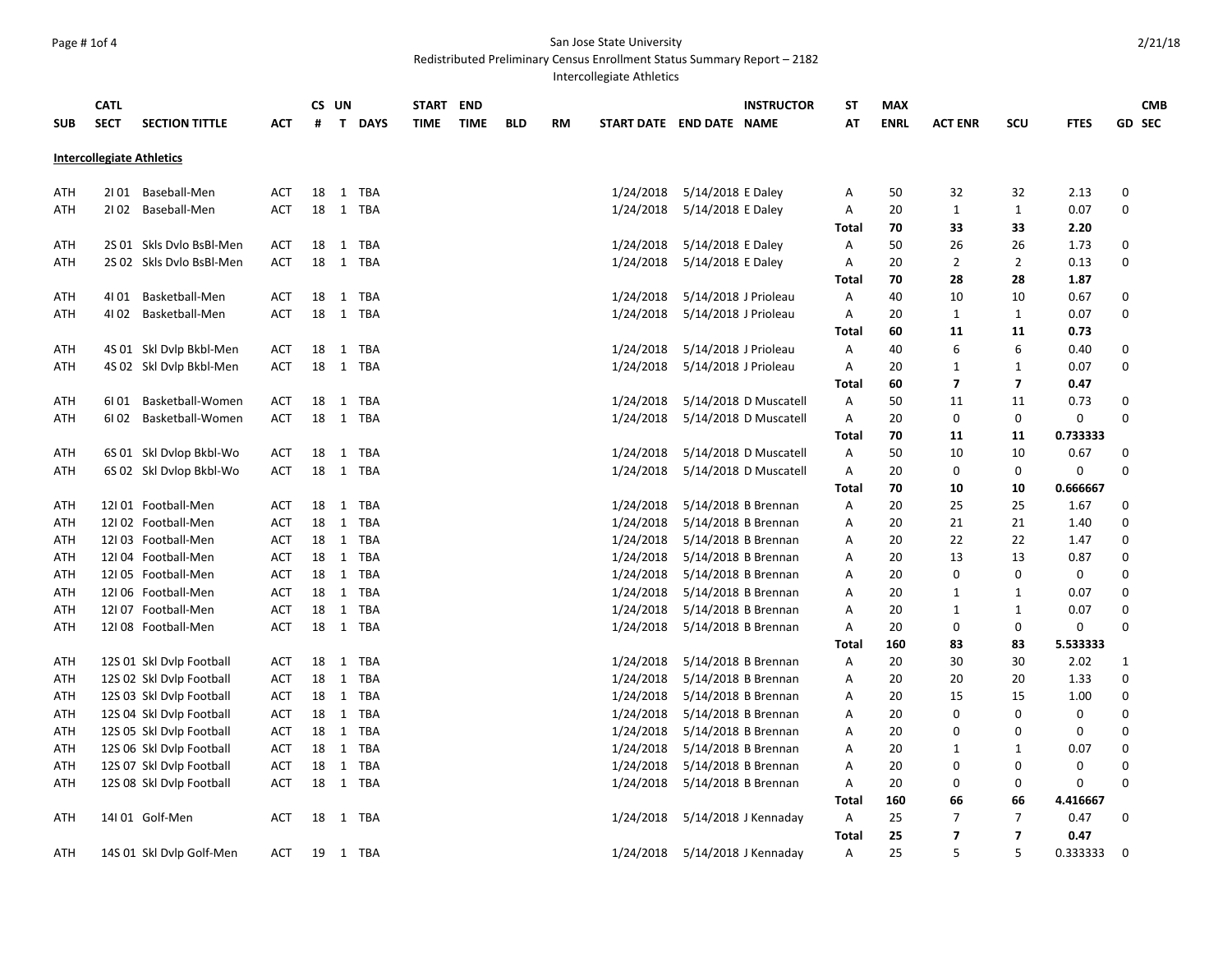#### Page # 2of 4 San Jose State University Redistributed Preliminary Census Enrollment Status Summary Report – 2182

Intercollegiate Athletics

|            | <b>CATL</b> |                           |            |    | CS UN        |             | START       | <b>END</b>  |            |           |                          |                    | <b>INSTRUCTOR</b>      | <b>ST</b>         | <b>MAX</b>  |                          |                         |              |   | <b>CMB</b> |
|------------|-------------|---------------------------|------------|----|--------------|-------------|-------------|-------------|------------|-----------|--------------------------|--------------------|------------------------|-------------------|-------------|--------------------------|-------------------------|--------------|---|------------|
| <b>SUB</b> | <b>SECT</b> | <b>SECTION TITTLE</b>     | <b>ACT</b> | #  | $\mathbf{T}$ | <b>DAYS</b> | <b>TIME</b> | <b>TIME</b> | <b>BLD</b> | <b>RM</b> | START DATE END DATE NAME |                    |                        | AT                | <b>ENRL</b> | <b>ACT ENR</b>           | SCU                     | <b>FTES</b>  |   | GD SEC     |
|            |             |                           |            |    |              |             |             |             |            |           |                          |                    |                        |                   |             |                          |                         |              |   |            |
|            |             |                           |            |    |              |             |             |             |            |           |                          |                    |                        | Total             | 25          | 5                        | 5                       | 0.333333     |   |            |
| ATH        |             | 16I 01 Golf-Women         | <b>ACT</b> | 19 |              | 1 TBA       |             |             |            |           | 1/24/2018                |                    | 5/14/2018 J Dormann    | A                 | 25          | 6                        | 6                       | 0.40         | 0 |            |
|            |             |                           |            |    |              |             |             |             |            |           |                          |                    |                        | <b>Total</b>      | 25          | 6                        | 6                       | 0.40         |   |            |
| ATH        |             | 16S 01 Skl Dvlp Golf-Wo   | <b>ACT</b> |    |              | 19 1 TBA    |             |             |            |           | 1/24/2018                |                    | 5/14/2018 D Dormann    | Α                 | 25          | 3                        | 3                       | 0.20         | 0 |            |
|            |             |                           |            |    |              |             |             |             |            |           |                          |                    |                        | Total             | 25          | 3                        | 3                       | 0.20         |   |            |
| ATH        |             | 20101 Gymnastics-Women    | <b>ACT</b> | 19 |              | 1 TBA       |             |             |            |           | 1/24/2018                |                    | 5/14/2018 W Wright     | Α                 | 50          | 8                        | 8                       | 0.53         | 0 |            |
|            |             |                           |            |    |              |             |             |             |            |           |                          |                    |                        | <b>Total</b>      | 50          | 8                        | 8                       | 0.53         |   |            |
| ATH        |             | 20S 01 Skls Dvlp Gym-Wo   | <b>ACT</b> | 19 |              | 1 TBA       |             |             |            |           | 1/24/2018                |                    | 5/14/2018 W Wright     | Α                 | 20          | 7                        | $\overline{7}$          | 0.47         | 0 |            |
|            |             |                           |            |    |              |             |             |             |            |           |                          |                    |                        | <b>Total</b>      | 20          | $\overline{\phantom{a}}$ | $\overline{7}$          | 0.47         |   |            |
| ATH        |             | 26I 01 Tennis-Women       | ACT        | 19 |              | 1 TBA       |             |             |            |           | 1/24/2018                |                    | 5/14/2018 C Skorupka   | A                 | 40          | 1                        | $\mathbf{1}$            | 0.07         | 0 |            |
|            |             |                           |            |    |              |             |             |             |            |           |                          |                    |                        | <b>Total</b>      | 40          | 1                        | 1                       | 0.07         |   |            |
| ATH        |             | 26S 01 Skl Dvlp Ten-Wo    | <b>ACT</b> | 19 |              | 1 TBA       |             |             |            |           | 1/24/2018                |                    | 5/14/2018 C Skorupka   | A                 | 40          | $\mathbf{1}$             | $\mathbf{1}$            | 0.07         | 0 |            |
|            |             |                           | <b>ACT</b> |    |              | 1 TBA       |             |             |            |           | 1/24/2018                | 5/14/2018 S Tobin  |                        | <b>Total</b>      | 40<br>50    | 1<br>23                  | $\mathbf{1}$            | 0.07<br>1.53 | 0 |            |
| ATH        |             | 30I 01 Soccer-Men         |            | 19 |              |             |             |             |            |           |                          |                    |                        | Α                 |             |                          | 23                      |              |   |            |
| ATH        |             |                           | <b>ACT</b> | 19 |              | 1 TBA       |             |             |            |           | 1/24/2018                | 5/14/2018 S Tobin  |                        | <b>Total</b><br>Α | 50<br>50    | 23<br>14                 | 23<br>14                | 1.53<br>0.93 | 0 |            |
|            |             | 30S 01 Skls Dvlp Soccer   |            |    |              |             |             |             |            |           |                          |                    |                        | <b>Total</b>      | 50          | 14                       | 14                      | 0.93         |   |            |
| ATH        |             | 32I 01 Softball-Women     | ACT        | 18 |              | 1 TBA       |             |             |            |           | 1/24/2018                | 5/14/2018 C Turner |                        | Α                 | 50          | 28                       | 28                      | 1.87         | 0 |            |
|            |             |                           |            |    |              |             |             |             |            |           |                          |                    |                        | Total             | 50          | 28                       | 28                      | 1.87         |   |            |
| ATH        |             | 32S 01 Skl Dvlp Sftbl Wo  | ACT        | 18 |              | 1 TBA       |             |             |            |           | 1/24/2018                | 5/14/2018 C Turner |                        | A                 | 50          | 28                       | 28                      | 1.87         | 0 |            |
|            |             |                           |            |    |              |             |             |             |            |           |                          |                    |                        | <b>Total</b>      | 50          | 28                       | 28                      | 1.87         |   |            |
| ATH        |             | 34I 01 Swimming-Women     | <b>ACT</b> | 19 |              | 1 TBA       |             |             |            |           | 1/24/2018                |                    | 5/14/2018 S Hopkins    | A                 | 50          | 21                       | 21                      | 1.40         | 0 |            |
|            |             |                           |            |    |              |             |             |             |            |           |                          |                    |                        | <b>Total</b>      | 50          | 21                       | 21                      | 1.40         |   |            |
| ATH        |             | 34S 01 Skl Dvlp Swim-Wo   | <b>ACT</b> | 19 |              | 1 TBA       |             |             |            |           | 1/24/2018                |                    | 5/14/2018 S Hopkins    | А                 | 50          | 15                       | 15                      | 1.00         | 0 |            |
|            |             |                           |            |    |              |             |             |             |            |           |                          |                    |                        | Total             | 50          | 15                       | 15                      | 1.00         |   |            |
| ATH        |             | 36I 01 Volleyball-Women   | ACT        | 18 |              | 1 TBA       |             |             |            |           | 1/24/2018                |                    | 5/14/2018 J Shepardson | A                 | 50          | 11                       | 11                      | 0.73         | 0 |            |
|            |             |                           |            |    |              |             |             |             |            |           |                          |                    |                        | <b>Total</b>      | 50          | 11                       | 11                      | 0.73         |   |            |
| ATH        |             | 36S 01 Skls Dvlp Vlybl-Wo | <b>ACT</b> | 18 |              | 1 TBA       |             |             |            |           | 1/24/2018                |                    | 5/14/2018 J Shepardson | Α                 | 20          | $\overline{7}$           | $\overline{7}$          | 0.47         | 0 |            |
|            |             |                           |            |    |              |             |             |             |            |           |                          |                    |                        | Total             | 20          | $\overline{\phantom{a}}$ | $\overline{\mathbf{z}}$ | 0.47         |   |            |
| ATH        |             | 42I 01 Cross Country Wmn  | <b>ACT</b> | 18 |              | 1 TBA       |             |             |            |           | 1/24/2018                |                    | 5/14/2018 K Watson     | A                 | 30          | 27                       | 27                      | 1.80         | 0 |            |
|            |             |                           |            |    |              |             |             |             |            |           |                          |                    |                        | <b>Total</b>      | 30          | 27                       | 27                      | 1.80         |   |            |
| ATH        |             | 42S 01 Skls Dvlp Crs Ctry | <b>ACT</b> | 18 |              | 1 TBA       |             |             |            |           | 1/24/2018                |                    | 5/14/2018 K Watson     | A                 | 30          | 21                       | 21                      | 1.40         | 0 |            |
|            |             |                           |            |    |              |             |             |             |            |           |                          |                    |                        | <b>Total</b>      | 30          | 21                       | 21                      | 1.40         |   |            |
| ATH        |             | 44I 01 Soccer Women       | <b>ACT</b> | 18 |              | 1 TBA       |             |             |            |           | 1/24/2018                |                    | 5/14/2018 L Hanson     | A                 | 30          | 23                       | 23                      | 1.53         | 0 |            |
|            |             |                           |            |    |              |             |             |             |            |           |                          |                    |                        | <b>Total</b>      | 30          | 23                       | 23                      | 1.53         |   |            |
| ATH        |             | 44S 01 Skls Dvlp Soccer W | <b>ACT</b> | 18 |              | 1 TBA       |             |             |            |           | 1/24/2018                |                    | 5/14/2018 L Hanson     | Α                 | 30          | 17                       | 17                      | 1.13         | 0 |            |
|            |             |                           |            |    |              |             |             |             |            |           |                          |                    |                        | <b>Total</b>      | 30          | 17                       | 17                      | 1.13         |   |            |
| ATH        |             | 46101 Water Polo Women    | <b>ACT</b> | 18 |              | 1 TBA       |             |             |            |           | 1/24/2018                | 5/14/2018 G Sarusi |                        | Α                 | 30          | 27                       | 27                      | 1.80         | 0 |            |
|            |             |                           |            |    |              |             |             |             |            |           |                          |                    |                        | Total             | 30          | 27                       | 27                      | 1.80         |   |            |
| ATH        |             | 46S 01 Skls Dvlp Wtr Plo  | <b>ACT</b> |    |              | 18 1 TBA    |             |             |            |           | 1/24/2018                | 5/14/2018 G Sarusi |                        | A                 | 30          | 20                       | 20                      | 1.33         | 0 |            |
|            |             |                           |            |    |              |             |             |             |            |           |                          |                    |                        | Total             | 30          | 20                       | 20                      | 1.33         |   |            |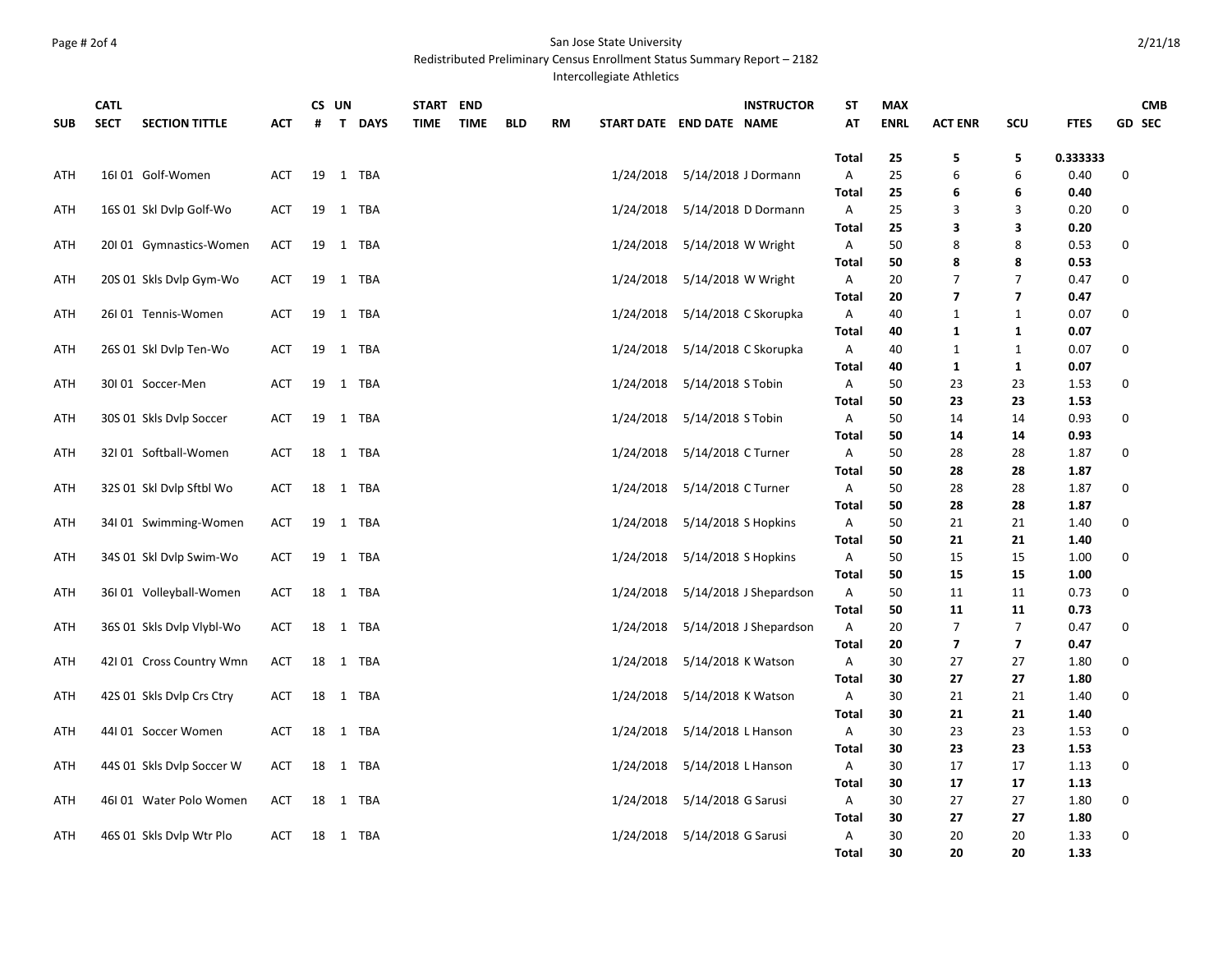## Page # 3of 4 San Jose State University

Redistributed Preliminary Census Enrollment Status Summary Report – 2182

## Intercollegiate Athletics

|            | <b>CATL</b> |                           |     | CS UN |             | START END   |             |            |           |                          |                              | <b>INSTRUCTOR</b>                      | SΤ    | <b>MAX</b>  |                |            |             | <b>CMB</b>     |
|------------|-------------|---------------------------|-----|-------|-------------|-------------|-------------|------------|-----------|--------------------------|------------------------------|----------------------------------------|-------|-------------|----------------|------------|-------------|----------------|
| <b>SUB</b> | <b>SECT</b> | <b>SECTION TITTLE</b>     | ACT | #     | <b>DAYS</b> | <b>TIME</b> | <b>TIME</b> | <b>BLD</b> | <b>RM</b> | START DATE END DATE NAME |                              |                                        | AT    | <b>ENRL</b> | <b>ACT ENR</b> | <b>SCU</b> | <b>FTES</b> | <b>GD SEC</b>  |
| <b>ATH</b> |             | 48101 Cross Country Men   | ACT | 18 1  | TBA         |             |             |            |           |                          | 1/24/2018 5/14/2018 K Watson |                                        | A     | 20          | 8              | 8          | 0.53        | $\overline{0}$ |
|            |             |                           |     |       |             |             |             |            |           |                          |                              |                                        | Total | 20          | 8              | 8          | 0.53        |                |
| ATH        |             | 48S 01 Skls Dylp Crs Ctry | ACT |       | 18 1 TBA    |             |             |            |           |                          | 1/24/2018 5/14/2018 K Watson |                                        | A     | 20          |                |            | 0.47        | $\mathbf{O}$   |
|            |             |                           |     |       |             |             |             |            |           |                          |                              |                                        | Total | -20         |                |            | 0.47        |                |
|            |             |                           |     |       |             |             |             |            |           |                          |                              | <b>Intercollegiate Athletics Total</b> |       | 1560        | 584            | 584        | 38.95       |                |